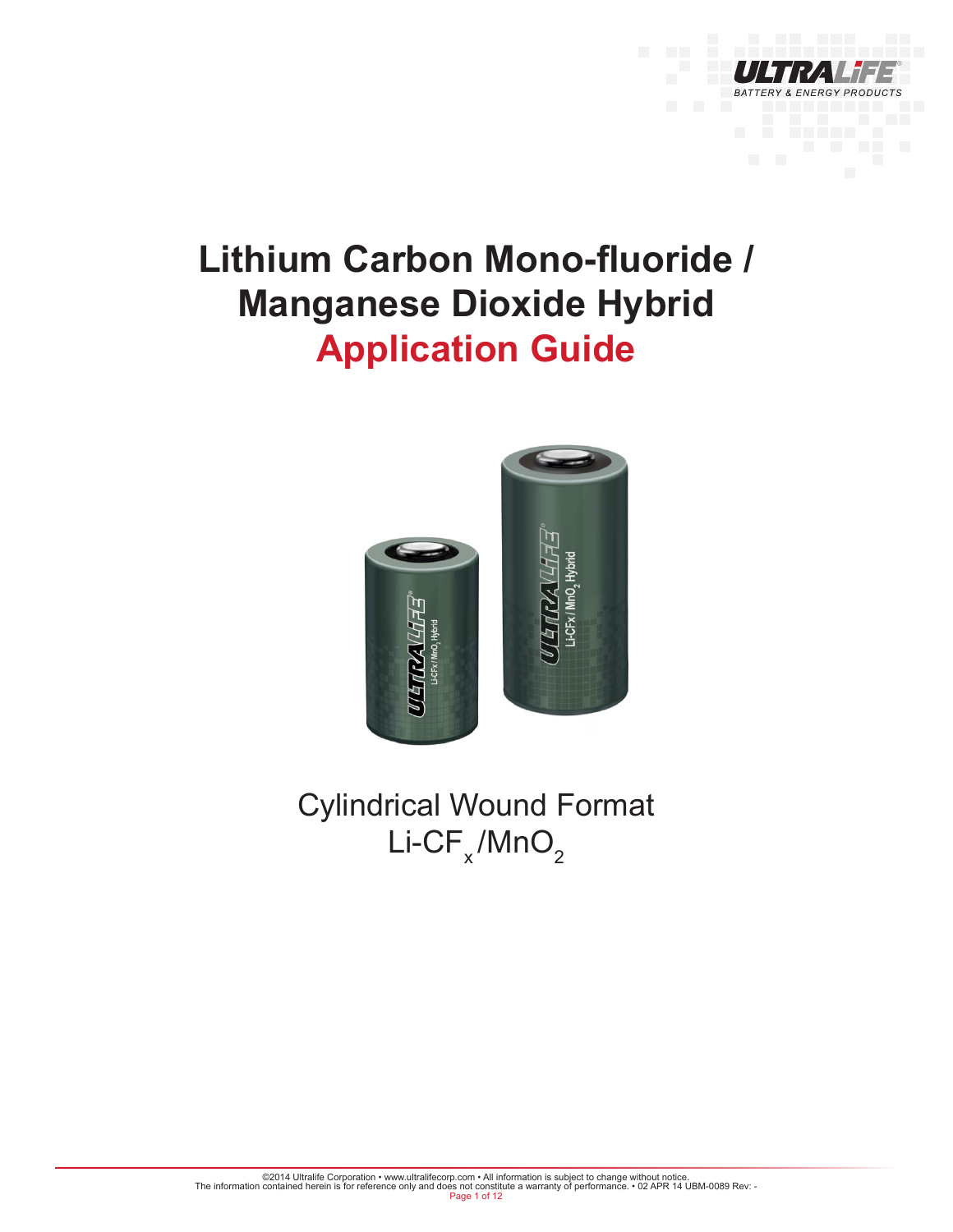

# **Table of Contents**

| $\mathbf{1}$ . | ABOUT ULTRALIFE LITHIUM MANGANESE DIOXIDE BATTERIES | $\mathbf{3}$            |
|----------------|-----------------------------------------------------|-------------------------|
| 1.1            | <b>HISTORY</b>                                      | 3                       |
| 1.2            | <b>ADVANTAGES</b>                                   | 3                       |
| 1.3            | <b>CHARACTERISTICS</b>                              | $\overline{4}$          |
| 1.4            | <b>PART NUMBERS</b>                                 | $\overline{4}$          |
| 2.             | <b>CELL DESIGNS</b>                                 | $\overline{\mathbf{5}}$ |
| 2.2            | <b>SPIRAL WOUND (HiRates)</b>                       | 5                       |
| 3.             | <b>APPLICATIONS / MARKETS</b>                       | $6\phantom{1}$          |
| 3.1            | <b>REMOTE METERING</b>                              | 6                       |
| 3.2            | SAFETY/SECURITY                                     | $\,6\,$                 |
| 3.3            | <b>REMOTE MONITORING</b>                            | $\,6\,$                 |
| 3.4            | <b>AUTOMOTIVE POWER</b>                             | $\,6$                   |
| 3.5            | <b>BACKUP POWER</b>                                 | $\,6\,$                 |
| 3.6            | INDUSTRIAL/CONSUMER                                 | $6\phantom{1}$          |
| 4.             | <b>DESIGN NOTES</b>                                 | $\overline{7}$          |
| 4.2            | <b>BACKUP POWER APPLICATION</b>                     | $\overline{7}$          |
| 4.3            | PULSE LOAD APPLICATIONS                             | 8                       |
| 5.             | <b>DESIGN SUPPORT</b>                               | 9                       |
| 5.1            | <b>BATTERY PACK ASSEMBLY</b>                        | $\boldsymbol{9}$        |
| 5.2            | <b>CELL ORIENTATION</b>                             | $\boldsymbol{9}$        |
| 5.3            | <b>GAMMA IRRADIATION</b>                            | 10                      |
| 5.4            | <b>TERMINATIONS</b>                                 | 10                      |
| 5.5            | <b>SOLDERING</b>                                    | 10                      |
| 6.             | <b>GENERAL</b>                                      | 11                      |
| 6.1            | <b>SHIPMENT</b>                                     | 11                      |
| 6.2            | <b>SAFETY</b>                                       | 11                      |
| 6.3            | <b>DISPOSAL</b>                                     | 11                      |
| 6.4            | <b>LEGAL</b>                                        | 12                      |
| 6.5            | <b>CONTACT INFORMATION</b>                          | 12                      |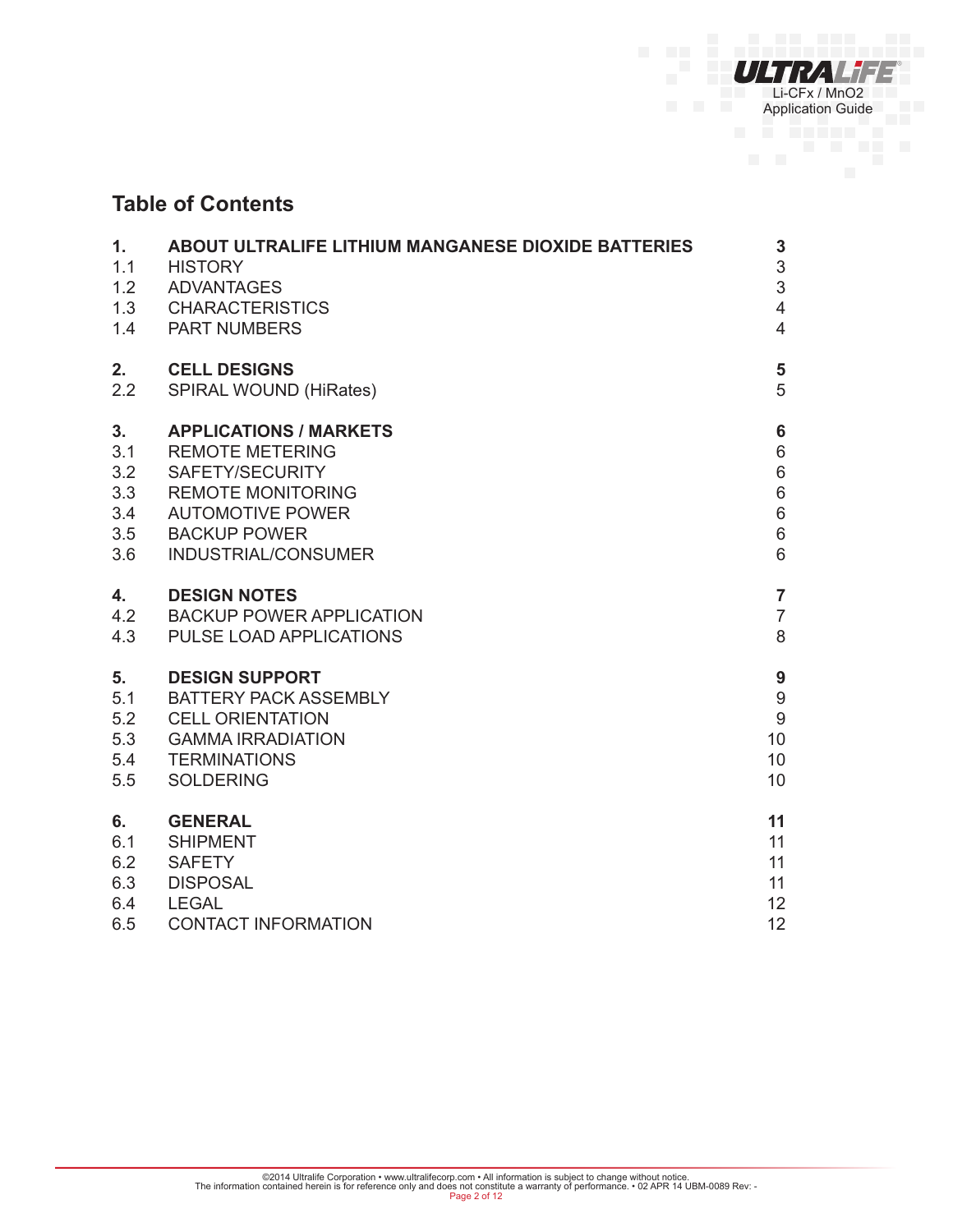

# **1. About Ultralife Lithium Carbon Mono-fluoride / Manganese Dioxide Hybrid Batteries**

## 1.1 History

Ultralife Corporation has been providing the safest, highest quality Lithium batteries worldwide for over 20 years. Founded from a Kodak spinoff in 1991, Ultralife Corporation has an extensive product line across many Lithium battery chemistries. Our leading edge technologies offer the safest, highest energy densities available. Ultralife continues to invest in research and development to enhance current products and deliver new product advancements to the commercial marketplace. Recently, based on the proven Ultralife lithium manganese dioxide chemistry, Ultralife introduced a new series of Lithium Carbon Mono-fluoride Manganese Dioxide hybrid chemistry Li-CFx/MnO2 cells and products to meet the applications which require high energy, high power and light weight as well as long service life under high readiness.

## 1.2 Advantages

Ultralife Lithium Carbon Mono-fluoride / Manganese dioxide hybrid cells have the advantages from both Lithium Manganese Dioxide chemistry and Lithium Carbon Fluoride chemistry with improvements on low temperature performance and rate capability. As Ultralife Lithium Manganese Dioxide cells, the hybrid cells also offer excellent temperature characteristics, and a hermetically sealed nickel plated steel container for long term shelf life. Lithium Carbon Mono-fluoride / Manganese Dioxide cells also do not form a passivation layer, so after long storage periods without use they can deliver high current immediately. With more stable Carbon Mono-fluoride compound with Manganese Dioxide, our Lithium Carbon Mono-fluoride / Manganese Dioxide cells have improved shelf life for at least 15 years. The hybrid cells have a discharge curve with two unique plateaus which are respectively attributed to Lithium Manganese Dioxide and then Lithium Carbon Fluoride. The cells deliver 40% or more capacity than the same size of Lithium Manganese Dioxide cells at the same or less of its weight. The hybrid cells perfectly suit the applications that need immediate high current or high pulse power for long term service. Ultralife Lithium Carbon Mono-fluoride Manganese Dioxide hybrid cells provide the best performance combining high energy density, high capacity, high power, long shelf life and relatively low cost among all Lithium based battery chemistries.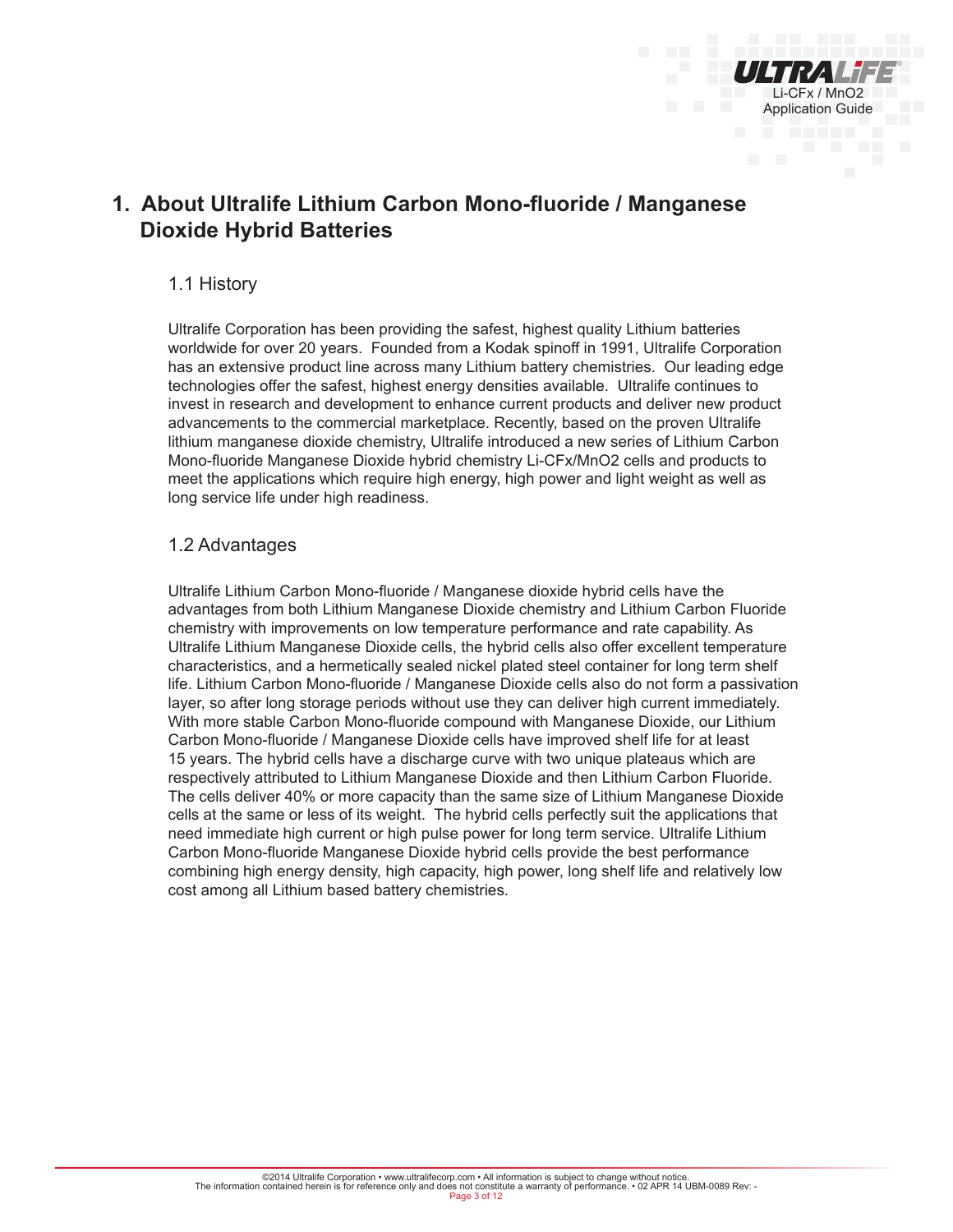## 1.3 Characteristics

- High Operational Safety (UL certified)
- High Cell Voltage (3.3V)
- Wide Temperature of Operation
- Low Self Discharge
- High Energy Density
- High Reliability
- Inorganic Electrolyte
- Non Pressurized System
- Solid Cathode

#### 1.4 Part Numbers

The Lithium Carbon Mono-fluoride Manganese Dioxide hybrid HiRate product line from Ultralife has been assigned UHR-XR as the model designation. The part numbers are listed on the individual data sheets for ordering.

Li-CFx / MnO2 Application Guide



Figure 1: Part Number Schema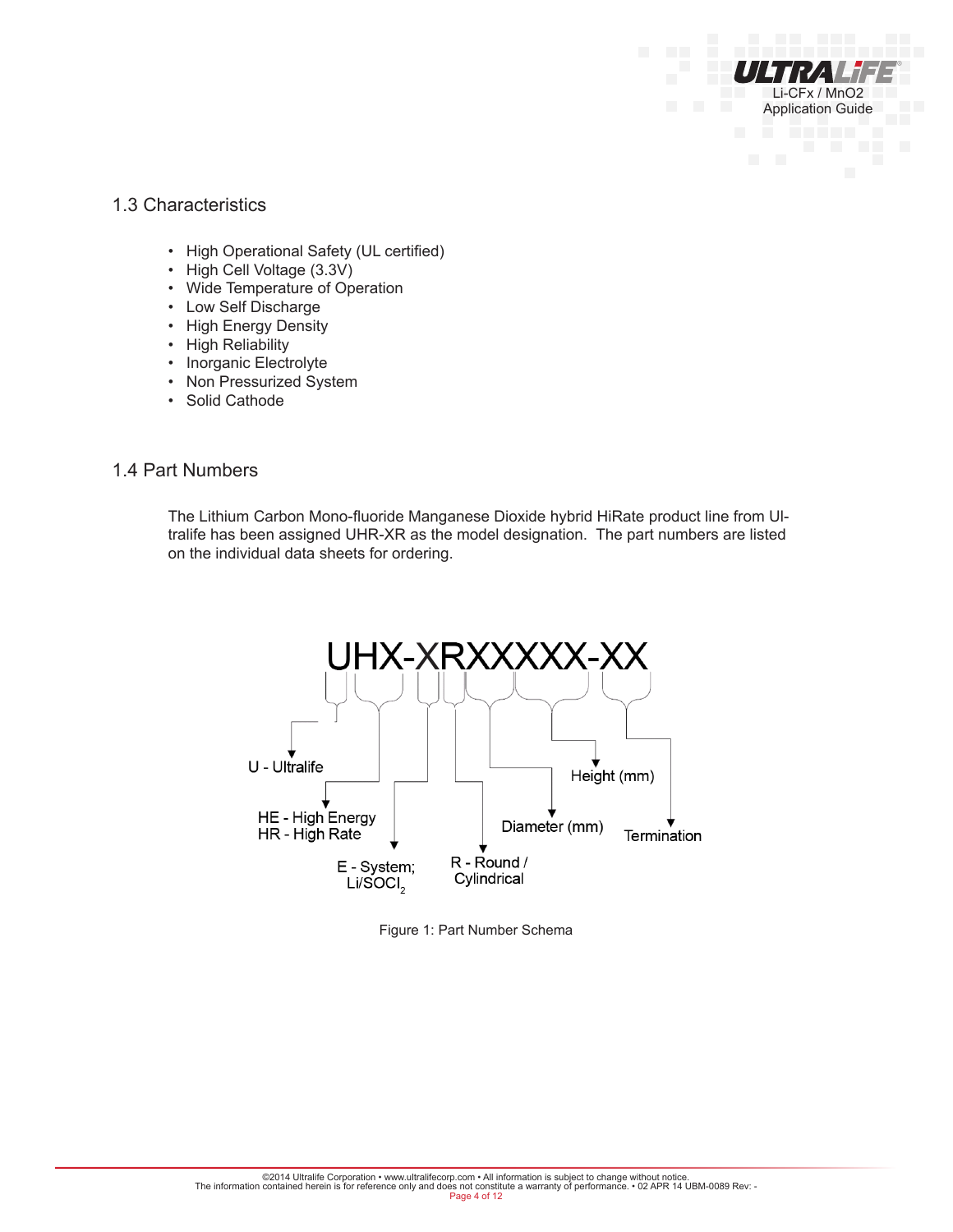

# **2. Cell Designs**

# 2.2 Spiral Wound (HiRate)

A spiral cell design is utilized when high discharge rates are required. The spiral design allows for large surface areas between the anode and the cathode materials, increasing ionic transfer between the electrodes, resulting in higher rate discharge capability.



Figure 2: Spiral Wound Construction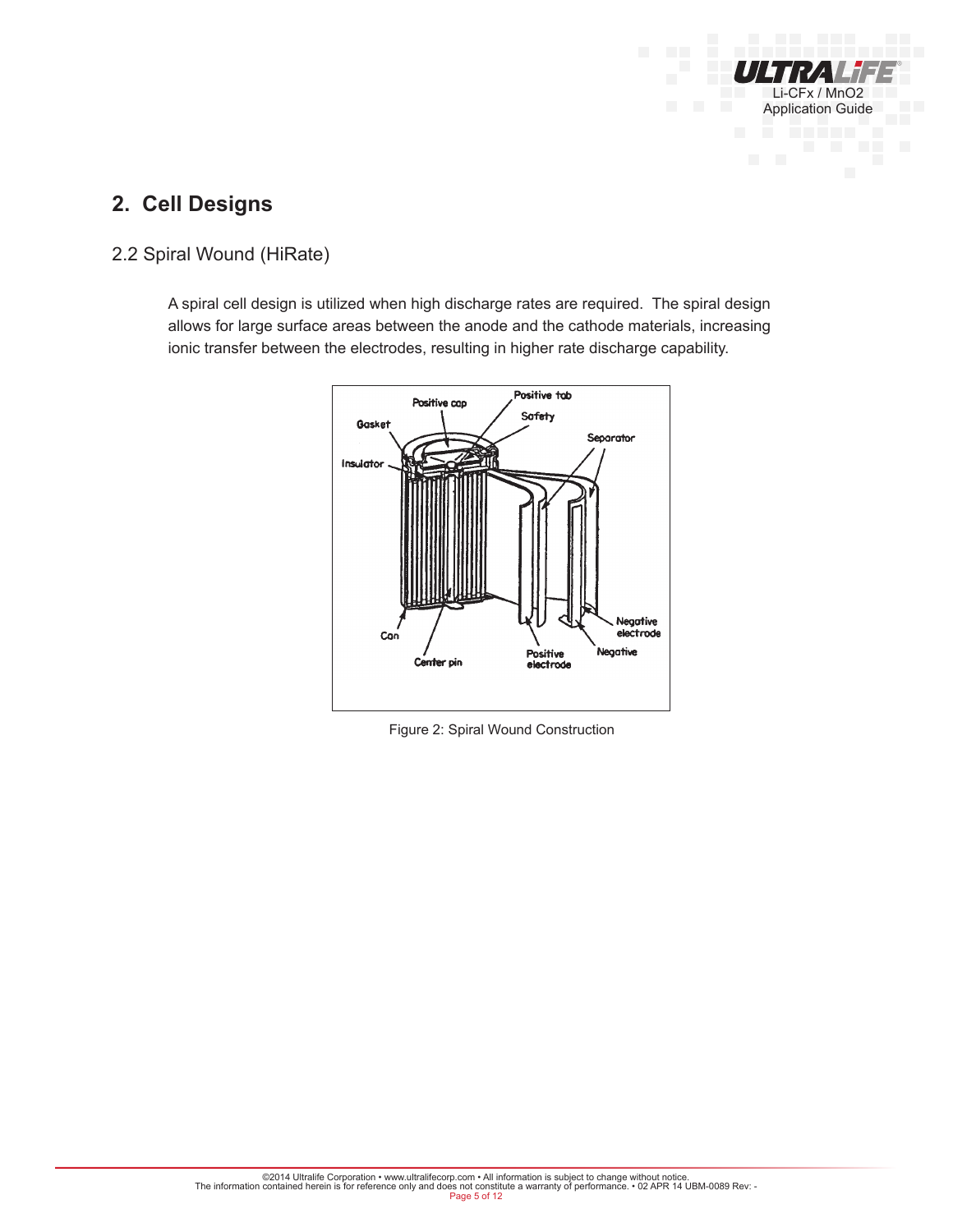# **3. Applications / Markets**

- 3.1 Remote Metering
	- Utility Meters: Water, Gas, Electric

Li-CFx / MnO2 Application Guide

- Automatic Meter Readers
- Industrial meters / valves

#### 3.2 Safety / Security

- Alarm systems
- Safe / Door Lockers
- Detectors

## 3.3 Remote Monitoring

- RFID
- Asset Tracking / GPS Systems
- Personnel ID systems
- Patient Monitoring / Biotelemetry
- Seismic Monitoring
- High Voltage Line Fault Detectors

#### 3.4 Automotive Power

- Navigational Systems
- Automotive sensors
- Taximeters
- Toll Pass Applications

#### 3.5 Backup Power

- Memory Backup
- Encryption Keys

#### 3.6 Industrial / Consumer

- Clocks / Timers
- Weather Stations
- Telemetry Equipment
- Vending Machines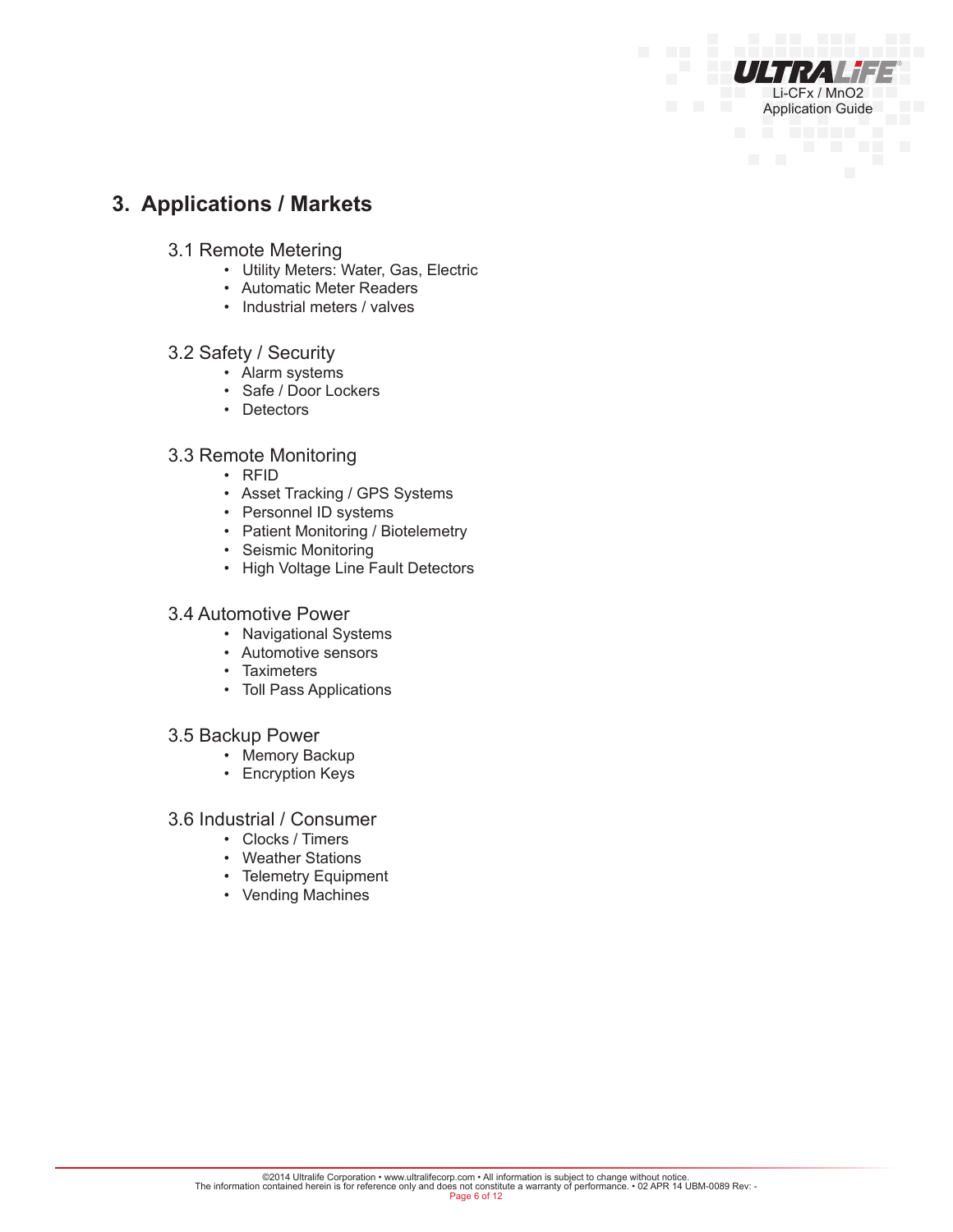

# **4. Design Notes**

## 4.2 Backup Power Application

A typical application of Lithium Carbon Mono-fluoride / Manganese Dioxide cells is to provide memory or microcontroller backup power in the event of a power failure or rechargeable battery depletion. A typical design circuit is provided in figure 3. Note that a current limiting resistor and series diodes (two for redundancy) are typically required to comply with safety requirements under most compliance certifications (UL, IEC, etc). Please refer to your required safety recognition specification for additional information.



Typical Circuit Design for Backup Power

Figure 3: Backup Power Circuit Design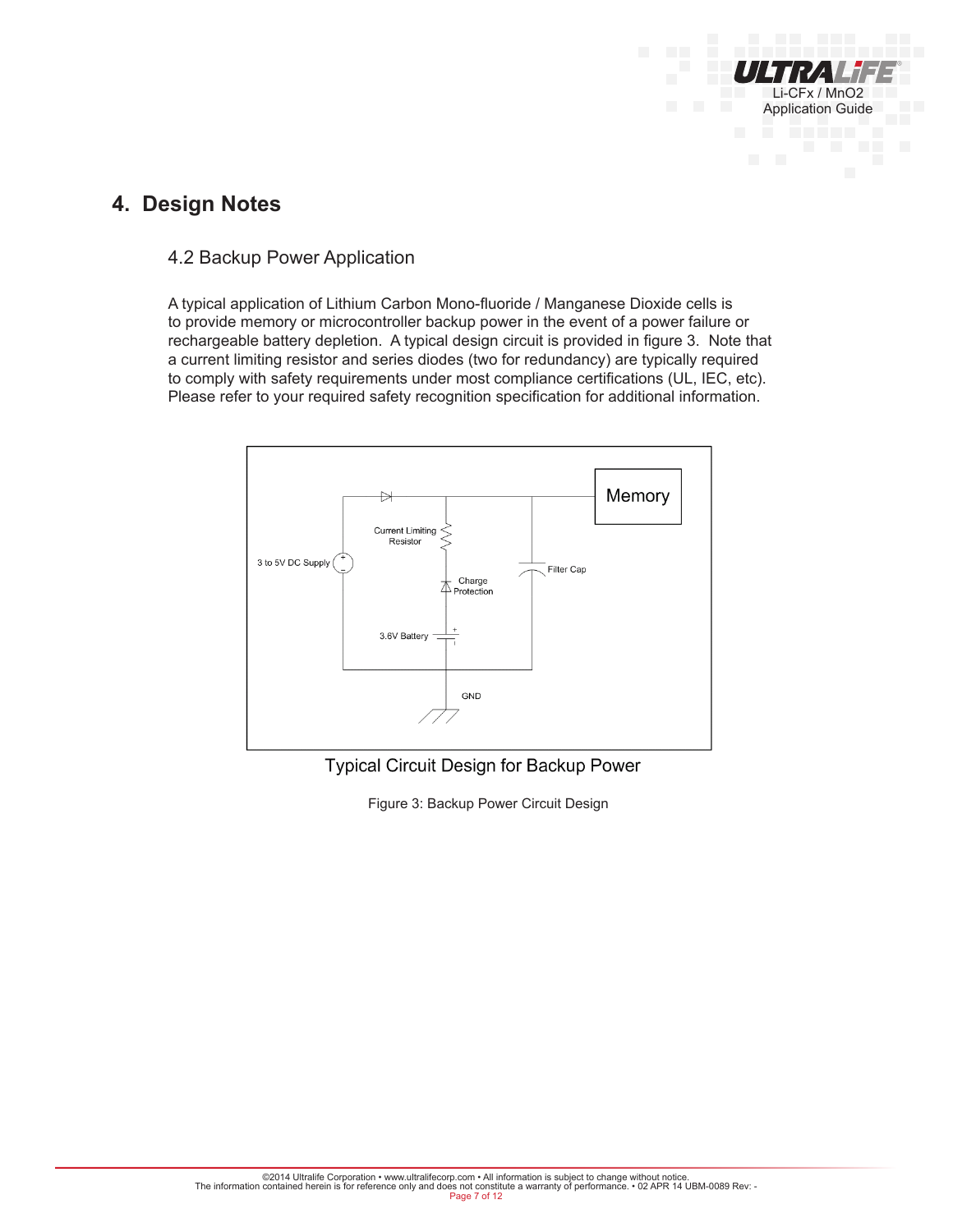

## 4.3 Pulse Load Applications

A typical pulse load design is included in Figure 4. This type of circuit would be prevalent in applications such as remote wireless meters, toll pass, or similar applications. If the current requirement of the application is less than the recommended discharge current of the cell, a capacitor is typically not required.



Typical Circuit Design for Low Duty Cycle Pulse Application

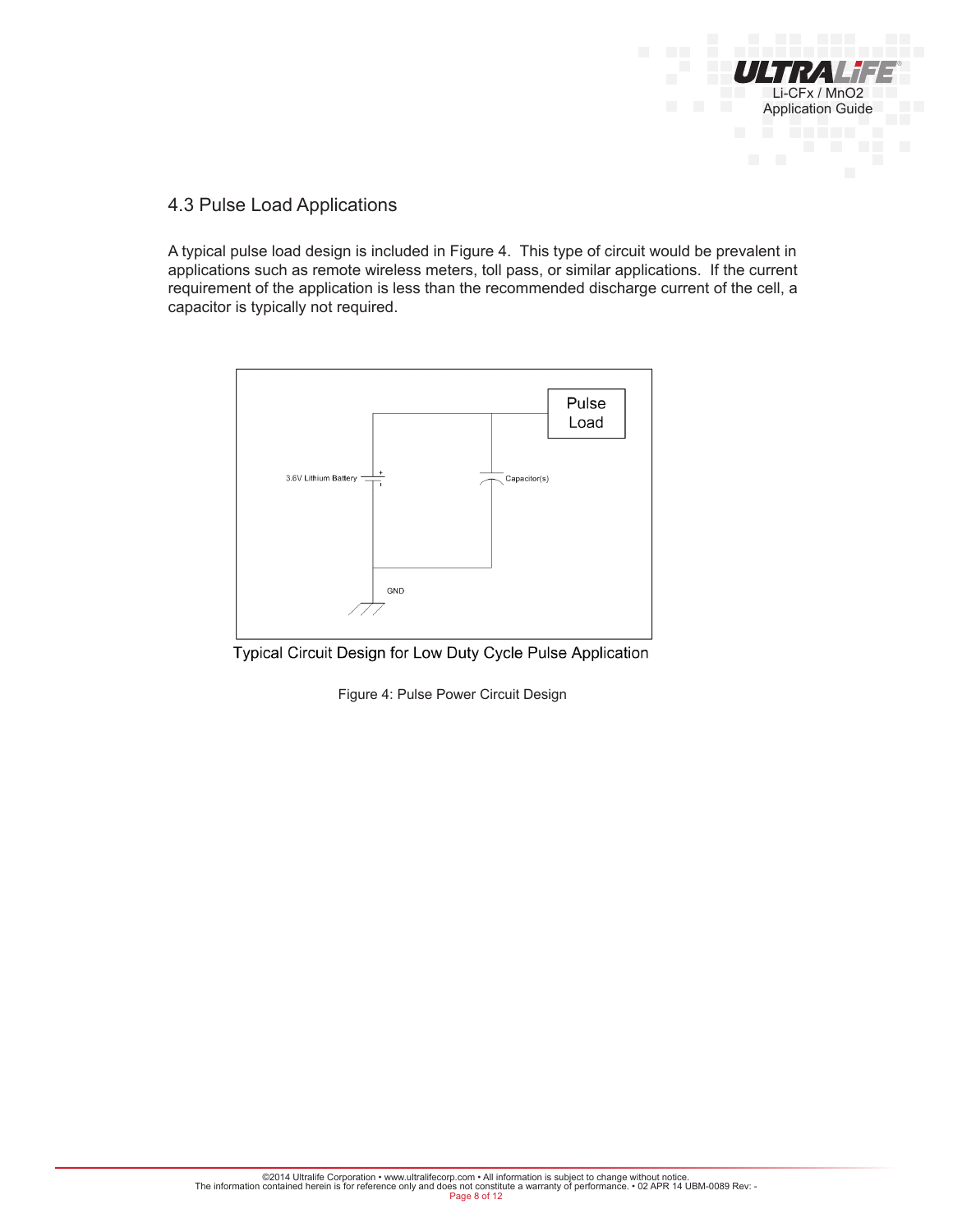

# **5. Design Support**

## 5.1 Battery Pack Assembly

Battery pack assembly should be completed by experienced and qualified battery manufacturers. Battery packs should be carefully constructed and fully tested to comply with all necessary regulations prior to shipment, installation, or use in any application or device. Lithium Carbon Mono-fluoride / Manganese Dioxide hybrid battery packs should be protected from charge, short circuit and over temperature conditions as well as overheat situation especially during higher current discharge comparing to Lithium Manganese Dioxide battery packs. As well known, under higher constant discharge current, Lithium Carbon Mono-fluoride (the second discharge plateau) will generate lots of heat. Such heat will be accumulated in a closed pack and then potentially cause cells and battery thermal runaway. Therefore, when constructing large series packs, it is suggested to install thermal protection device such as thermal fuse, thermal switch or cooling system (liquid or air) beside fuse and diode in parallel with each series cell or string of cells to prevent over discharge and charge conditions. For custom Lithium Carbon Mono-fluoride / Manganese Dioxide hybrid battery pack assemblies, please contact Ultralife for safety and design assistance as well as manufacturing options.

## 5.2 Cell Orientation

Cell orientation should not affect performance of the Lithium Carbon Mono-fluoride / Manganese Dioxide cell performance. Consult Ultralife if there are questions about your specific application. Typical Orientations are below in figure 5.

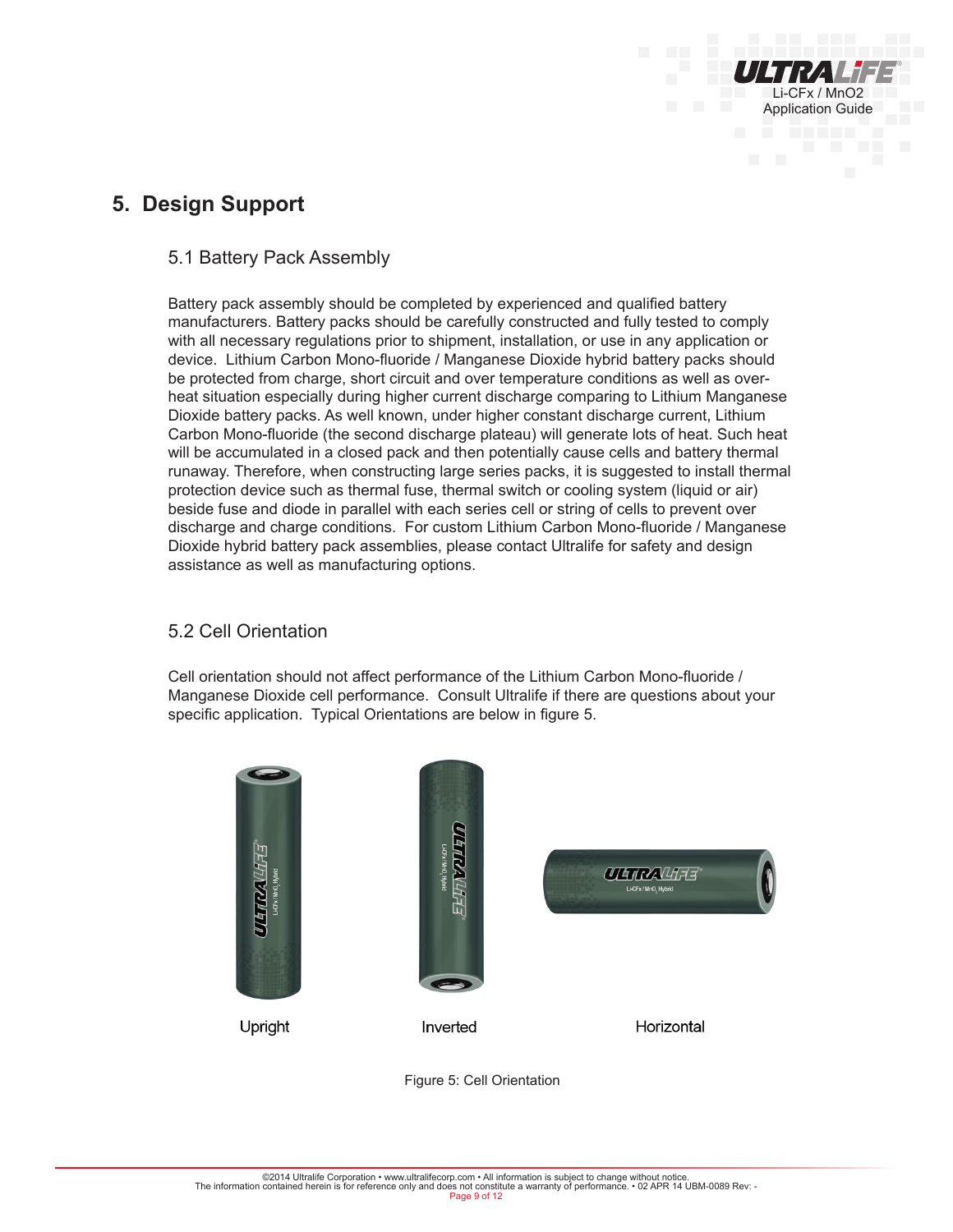## 5.3 Gamma Radiation

Many of the Ultralife HiRate cells have been thoroughly tested through the Gamma Irradiation process for sterilization for use in medical applications. Please contact Ultralife for your specific application and compatible products.

Li-CFx / MnO2 Application Guide

## 5.4 Terminations

Various cell terminals can be provided to facilitate cell mounting installation in the end use application. Custom wire harnesses can be provided to allow for easy replacement in end use applications. Please contact Ultralife for additional information on termination options.

## 5.5 Soldering

#### 5.5.1 Hand Soldering

- Only skilled personnel should attempt to solder
- Wear all required personal protective gear
- Do not solder directly to the cell, solder to termination tab only
- Finish solder operation within 5 second time period
- Allow solder to fully cool prior to next solder operation
- Use proper heat sink practices when soldering to prevent cell heating

#### 5.5.2 Wave Soldering

- Do not Expose cells directly to solder bath
- Keep solder bath temperature below 280ºC
- Solder time should be less than 5 seconds
- Do not overheat battery during soldering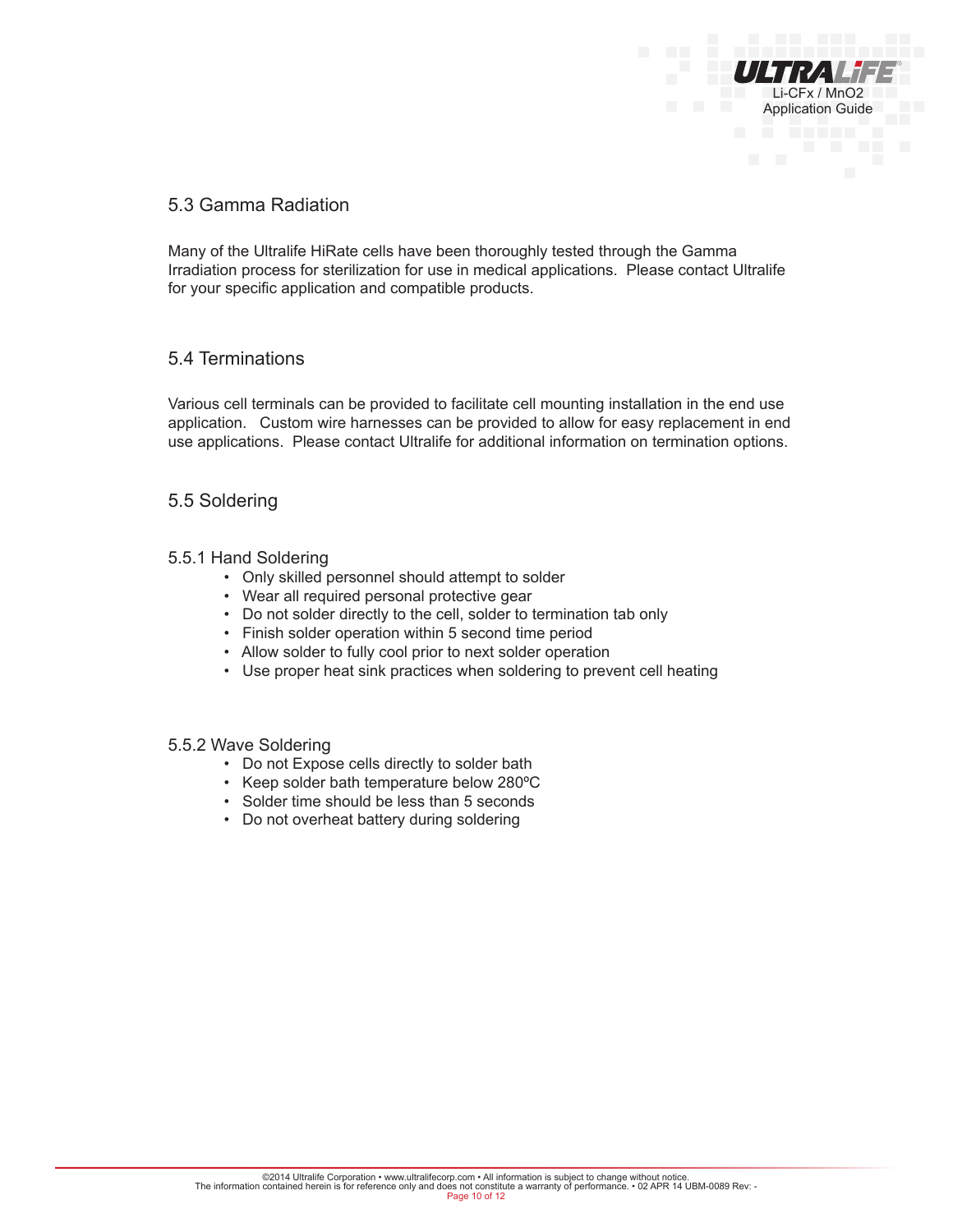

# **6. General**

## 6.1 Shipment

Many Lithium metal batteries are regulated and require specific compliance and testing prior to shipping. Please visit the Ultralife Corporation website for guidance on shipping information and links to requirements.

#### 6.2 Safety

- Do not solder directly to cell body. Carefully solder only to cell end cap.
- Do not disassemble or open cells or expose contents to water
- Do not heat cells above recommended temperatures and dwell times
- Do not short circuit
- Do not discharge in excess of rated current or outside of temperature range
- Do not use multiple cells to form a new large battery without consulting with Ultralife
- See MSDS for additional information
- MnO2 / CFx cathode is exothermic and produces heat during discharge. Carefully manage as to not exceed cell temperature rating.

#### 6.3 Disposal

Cells should be disposed of in accordance with all applicable local, state, federal or international regulations. Cells should be fully discharged prior to disposal if possible. Cells should be insulated prior to disposal to prevent inadvertent short circuits.